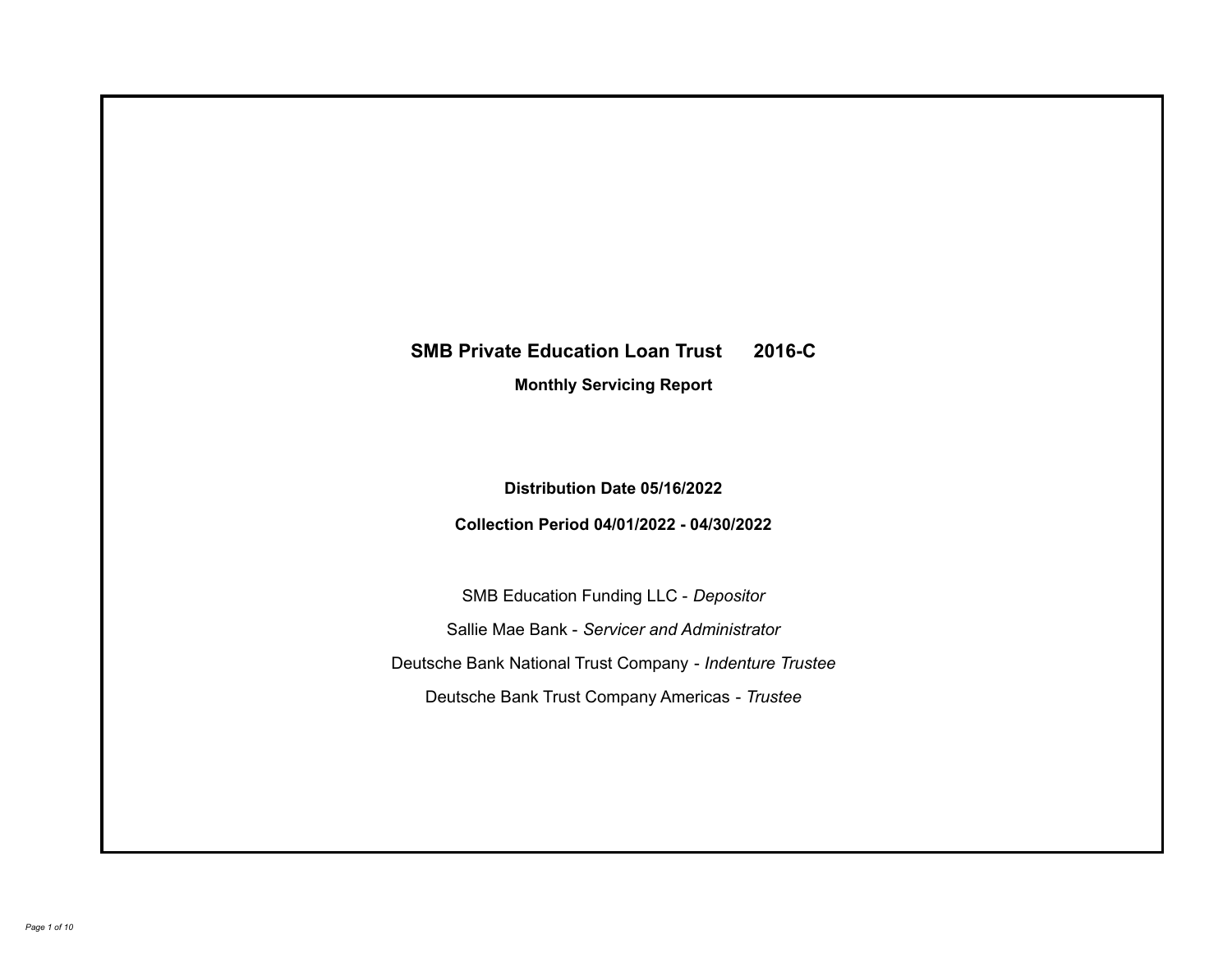A

| A | <b>Student Loan Portfolio Characteristics</b>                  | <b>Settlement Date</b><br>10/12/2016 | 03/31/2022                       | 04/30/2022                       |
|---|----------------------------------------------------------------|--------------------------------------|----------------------------------|----------------------------------|
|   | <b>Principal Balance</b><br>Interest to be Capitalized Balance | \$695,789,571.77<br>44,552,744.60    | \$256,124,908.19<br>6,749,540.51 | \$250,602,736.01<br>6,731,152.81 |
|   | Pool Balance                                                   | \$740,342,316.37                     | \$262,874,448.70                 | \$257,333,888.82                 |
|   | Weighted Average Coupon (WAC)                                  | 8.30%                                | 8.10%                            | 8.29%                            |
|   | Weighted Average Remaining Term<br>Number of Loans             | 131.32<br>63,478                     | 123.57<br>23,839                 | 123.61<br>23,389                 |
|   | Number of Borrowers<br>Pool Factor                             | 60,942                               | 22,808<br>0.355071489            | 22,379<br>0.347587708            |
|   | Since Issued Total Constant Prepayment Rate (1)                |                                      | 10.31%                           | 10.29%                           |
| B | <b>Cusip/Isin</b><br><b>Debt Securities</b>                    |                                      | 04/15/2022                       | 05/16/2022                       |
|   | A <sub>2</sub> A<br>78449KAB6                                  |                                      | \$78,753,748.67                  | \$75,417,655.59                  |

| <b>Debt Securities</b> | <b>Cusip/Isin</b> | <b>04/15/2022</b> | <b>U5/16/2022</b> |
|------------------------|-------------------|-------------------|-------------------|
| A <sub>2</sub> A       | 78449KAB6         | \$78,753,748.67   | \$75,417,655.59   |
| A2B                    | 78449KAC4         | \$52,039,922.03   | \$49,835,455.23   |
| в                      | 78449KAD2         | \$50,000,000.00   | \$50,000,000.00   |
|                        |                   |                   |                   |

| $\sim$<br>◡ | <b>Certificates</b> | Cusip/Isin | 04/15/2022   | 05/16/2022   |
|-------------|---------------------|------------|--------------|--------------|
|             | Residual            | 78449K100  | \$100,000.00 | \$100,000.00 |

| $\sim$<br>◡ | count Balances          | 04/15/2022     | 05/16/2022     |
|-------------|-------------------------|----------------|----------------|
|             | Reserve Account Balance | \$1,865,473.00 | \$1,865,473.00 |

| <b>Asset / Liability</b>               | 04/15/2022      | 05/16/2022      |
|----------------------------------------|-----------------|-----------------|
| Overcollateralization Percentage       | 31.22%          | 31.90%          |
| Specified Overcollateralization Amount | \$82,080,778.00 | \$82,080,778.00 |
| Actual Overcollateralization Amount    | \$82,080,778.00 | \$82,080,778.00 |

(1) For additional information, see 'Since Issued CPR Methodology' found in section VIII of this report .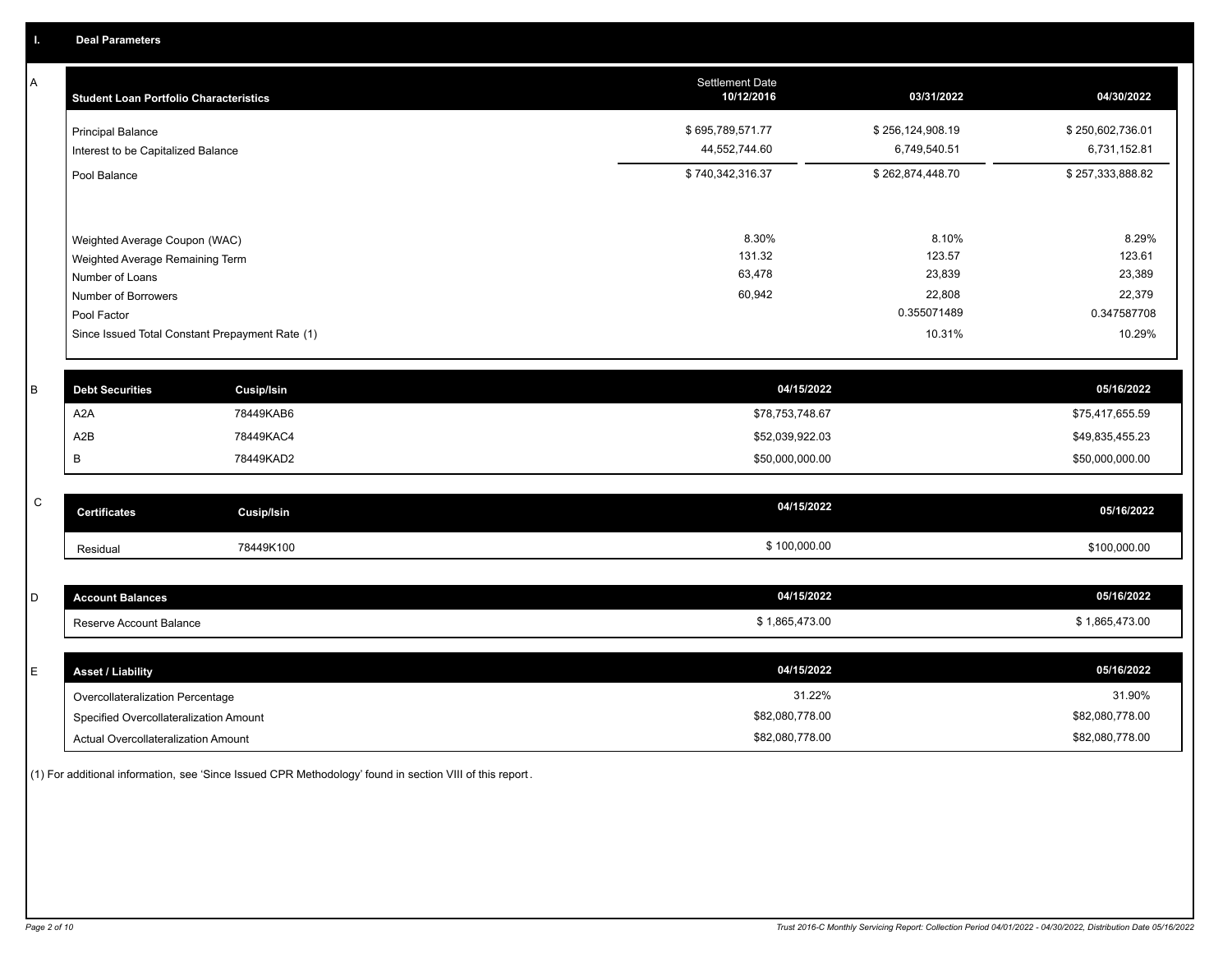## **II. 2016-C Trust Activity 04/01/2022 through 04/30/2022**

| $\mathsf{A}$ | <b>Student Loan Principal Receipts</b> |                |
|--------------|----------------------------------------|----------------|
|              | <b>Borrower Principal</b>              | 5,028,179.88   |
|              | Seller Principal Reimbursement         | 0.00           |
|              | Servicer Principal Reimbursement       | 0.00           |
|              | <b>Other Principal Deposits</b>        | 65,108.69      |
|              | <b>Total Principal Receipts</b>        | \$5,093,288.57 |

#### B **Student Loan Interest Receipts**

| <b>Total Interest Receipts</b>  | \$1,494,408.90 |
|---------------------------------|----------------|
| Other Interest Deposits         | 254.50         |
| Servicer Interest Reimbursement | 0.00           |
| Seller Interest Reimbursement   | 0.00           |
| Borrower Interest               | 1,494,154.40   |

| C       | <b>Recoveries on Realized Losses</b>                             | \$69,750.69    |
|---------|------------------------------------------------------------------|----------------|
| D       | <b>Investment Income</b>                                         | \$1,854.86     |
| Е       | <b>Funds Borrowed from Next Collection Period</b>                | \$0.00         |
| F.      | <b>Funds Repaid from Prior Collection Period</b>                 | \$0.00         |
| G       | Loan Sale or Purchase Proceeds                                   | \$0.00         |
| Н       | Initial Deposits to Distribution Account                         | \$0.00         |
|         | <b>Excess Transferred from Other Accounts</b>                    | \$0.00         |
| J       | <b>Borrower Benefit Reimbursements</b>                           | \$0.00         |
| K       | <b>Other Deposits</b>                                            | \$0.00         |
| ┗       | <b>Other Fees Collected</b>                                      | \$0.00         |
| M       | <b>AVAILABLE FUNDS</b>                                           | \$6,659,303.02 |
| N       | Non-Cash Principal Activity During Collection Period             | \$(428,883.61) |
| $\circ$ | Aggregate Purchased Amounts by the Depositor, Servicer or Seller | \$65,363.19    |
| P       | Aggregate Loan Substitutions                                     | \$0.00         |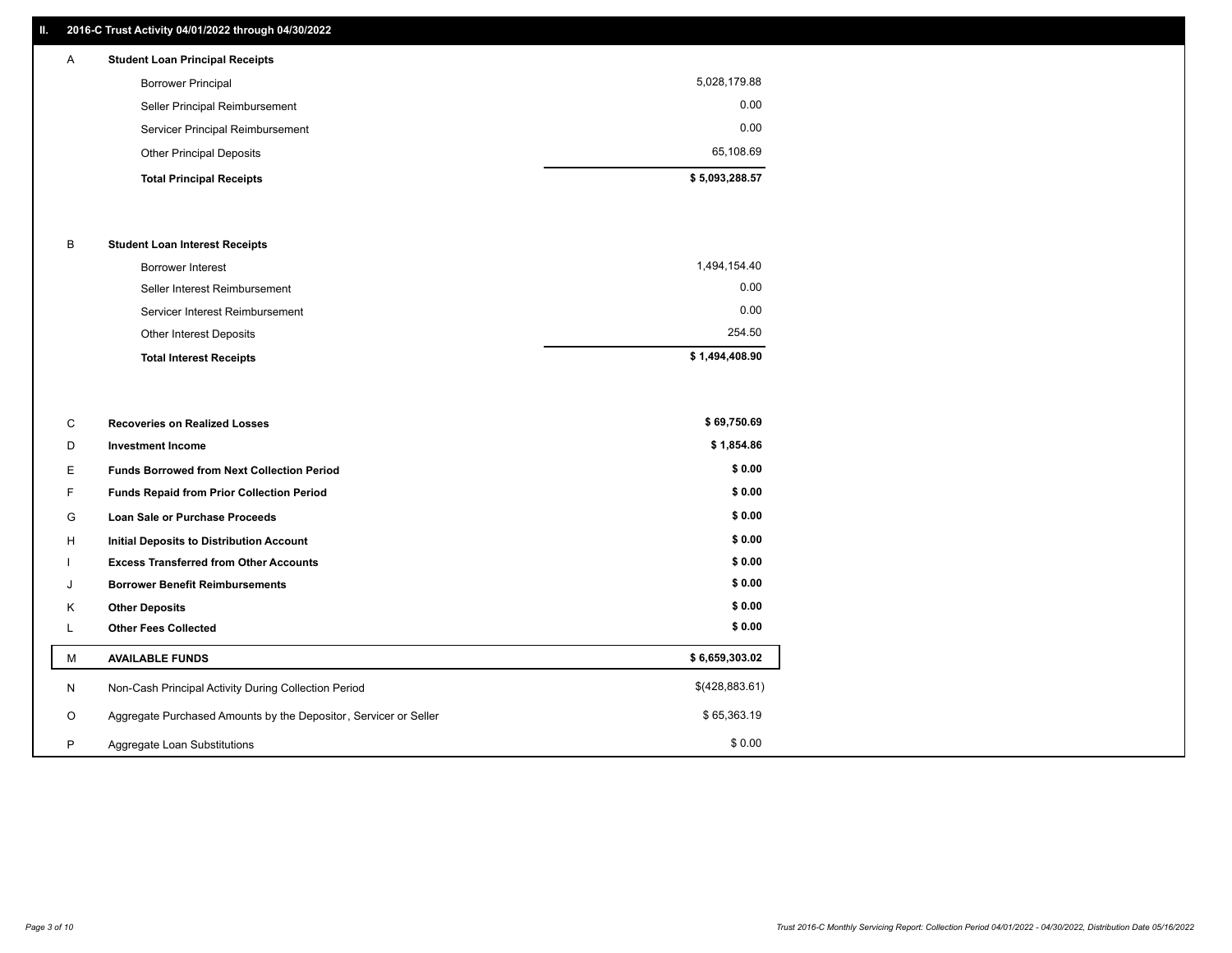|                   |                       |                          |         |                                                                  | <b>Loans by Repayment Status</b> |                            |                          |         |                                                           |                |                            |
|-------------------|-----------------------|--------------------------|---------|------------------------------------------------------------------|----------------------------------|----------------------------|--------------------------|---------|-----------------------------------------------------------|----------------|----------------------------|
|                   |                       |                          |         | 04/30/2022                                                       |                                  |                            |                          |         | 03/31/2022                                                |                |                            |
|                   |                       | <b>Wtd Avg</b><br>Coupon | # Loans | <b>Principal and</b><br><b>Interest Accrued</b><br>to Capitalize | % of Principal                   | % of Loans in<br>Repay (1) | <b>Wtd Avg</b><br>Coupon | # Loans | Principal and<br><b>Interest Accrued</b><br>to Capitalize | % of Principal | % of Loans in<br>Repay (1) |
| INTERIM:          | IN SCHOOL             | 9.33%                    | 292     | \$4,889,867.40                                                   | 1.900%                           | $-$ %                      | 9.09%                    | 295     | \$4,930,083.72                                            | 1.875%         | $-$ %                      |
|                   | GRACE                 | 9.24%                    | 98      | \$1,933,997.37                                                   | 0.752%                           | $-$ %                      | 9.08%                    | 99      | \$1,921,277.88                                            | 0.731%         | $-$ %                      |
|                   | <b>DEFERMENT</b>      | 9.07%                    | 1,350   | \$18,605,660.05                                                  | 7.230%                           | $-$ %                      | 8.88%                    | 1,366   | \$18,670,532.67                                           | 7.102%         | $-$ %                      |
| <b>REPAYMENT:</b> | <b>CURRENT</b>        | 8.17%                    | 20,618  | \$216,979,785.52                                                 | 84.318%                          | 93.564%                    | 7.97%                    | 20,913  | \$220,499,197.21                                          | 83.880%        | 92.899%                    |
|                   | 30-59 DAYS DELINQUENT | 9.09%                    | 357     | \$5,377,846.80                                                   | 2.090%                           | 2.319%                     | 8.69%                    | 401     | \$5,583,440.88                                            | 2.124%         | 2.352%                     |
|                   | 60-89 DAYS DELINQUENT | 8.66%                    | 226     | \$3,122,686.67                                                   | 1.213%                           | 1.347%                     | 8.54%                    | 250     | \$3,853,033.86                                            | 1.466%         | 1.623%                     |
|                   | 90+ DAYS DELINQUENT   | 8.70%                    | 190     | \$3,068,036.42                                                   | 1.192%                           | 1.323%                     | 8.58%                    | 211     | \$3,350,240.47                                            | 1.274%         | 1.412%                     |
|                   | <b>FORBEARANCE</b>    | 7.71%                    | 258     | \$3,356,008.59                                                   | 1.304%                           | 1.447%                     | 7.88%                    | 304     | \$4,066,642.01                                            | 1.547%         | 1.713%                     |
| <b>TOTAL</b>      |                       |                          | 23,389  | \$257,333,888.82                                                 | 100.00%                          | 100.00%                    |                          | 23,839  | \$262,874,448.70                                          | 100.00%        | 100.00%                    |

Percentages may not total 100% due to rounding \*

1 Loans classified in "Repayment" include any loan for which interim interest only, \$25 fixed payments or full principal and interest payments are due.

|                              |                                                                                                                                                                              |                          |         |                                                           | <b>Loans by Borrower Status</b> |                                |                          |         |                                                           |                |                                |
|------------------------------|------------------------------------------------------------------------------------------------------------------------------------------------------------------------------|--------------------------|---------|-----------------------------------------------------------|---------------------------------|--------------------------------|--------------------------|---------|-----------------------------------------------------------|----------------|--------------------------------|
|                              |                                                                                                                                                                              |                          |         | 04/30/2022                                                |                                 |                                | 03/31/2022               |         |                                                           |                |                                |
|                              |                                                                                                                                                                              | <b>Wtd Avg</b><br>Coupon | # Loans | Principal and<br><b>Interest Accrued</b><br>to Capitalize | % of Principal                  | % of Loans in<br>P&I Repay (2) | <b>Wtd Avg</b><br>Coupon | # Loans | Principal and<br><b>Interest Accrued</b><br>to Capitalize | % of Principal | % of Loans in<br>P&I Repay (2) |
| <b>INTERIM:</b>              | IN SCHOOL                                                                                                                                                                    | 8.93%                    | 563     | \$9,403,672.83                                            | 3.654%                          | $-$ %                          | 8.73%                    | 577     | \$9,684,940.93                                            | 3.684%         | $-$ %                          |
|                              | <b>GRACE</b>                                                                                                                                                                 | 9.06%                    | 172     | \$3,178,764.52                                            | 1.235%                          | $-$ %                          | 8.85%                    | 171     | \$3,053,098.34                                            | 1.161%         | $-$ %                          |
|                              | <b>DEFERMENT</b>                                                                                                                                                             | 8.72%                    | 2,405   | \$32,635,603.05                                           | 12.682%                         | $-$ %                          | 8.52%                    | 2,413   | \$32,665,358.26                                           | 12.426%        | $-$ %                          |
| P&I REPAYMENT:               | <b>CURRENT</b>                                                                                                                                                               | 8.15%                    | 19,233  | \$197,452,631.16                                          | 76.730%                         | 93.087%                        | 7.96%                    | 19,527  | \$200,801,793.26                                          | 76.387%        | 92.335%                        |
|                              | 30-59 DAYS DELINQUENT                                                                                                                                                        | 9.05%                    | 348     | \$5,214,761.16                                            | 2.026%                          | 2.458%                         | 8.73%                    | 389     | \$5,430,673.79                                            | 2.066%         | 2.497%                         |
|                              | 60-89 DAYS DELINQUENT                                                                                                                                                        | 8.66%                    | 221     | \$3,040,677.57                                            | 1.182%                          | 1.433%                         | 8.54%                    | 248     | \$3,836,319.30                                            | 1.459%         | 1.764%                         |
|                              | 90+ DAYS DELINQUENT                                                                                                                                                          | 8.70%                    | 189     | \$3,051,769.94                                            | 1.186%                          | 1.439%                         | 8.58%                    | 210     | \$3,335,622.81                                            | 1.269%         | 1.534%                         |
|                              | FORBEARANCE                                                                                                                                                                  | 7.71%                    | 258     | \$3,356,008.59                                            | 1.304%                          | 1.582%                         | 7.88%                    | 304     | \$4,066,642.01                                            | 1.547%         | 1.870%                         |
| <b>TOTAL</b><br>$\star$<br>2 | Percentages may not total 100% due to rounding<br>Loans classified in "P&I Repayment" includes only those loans for which scheduled principal and interest payments are due. |                          | 23,389  | \$257,333,888.82                                          | 100.00%                         | 100.00%                        |                          | 23,839  | \$262,874,448.70                                          | 100.00%        | 100.00%                        |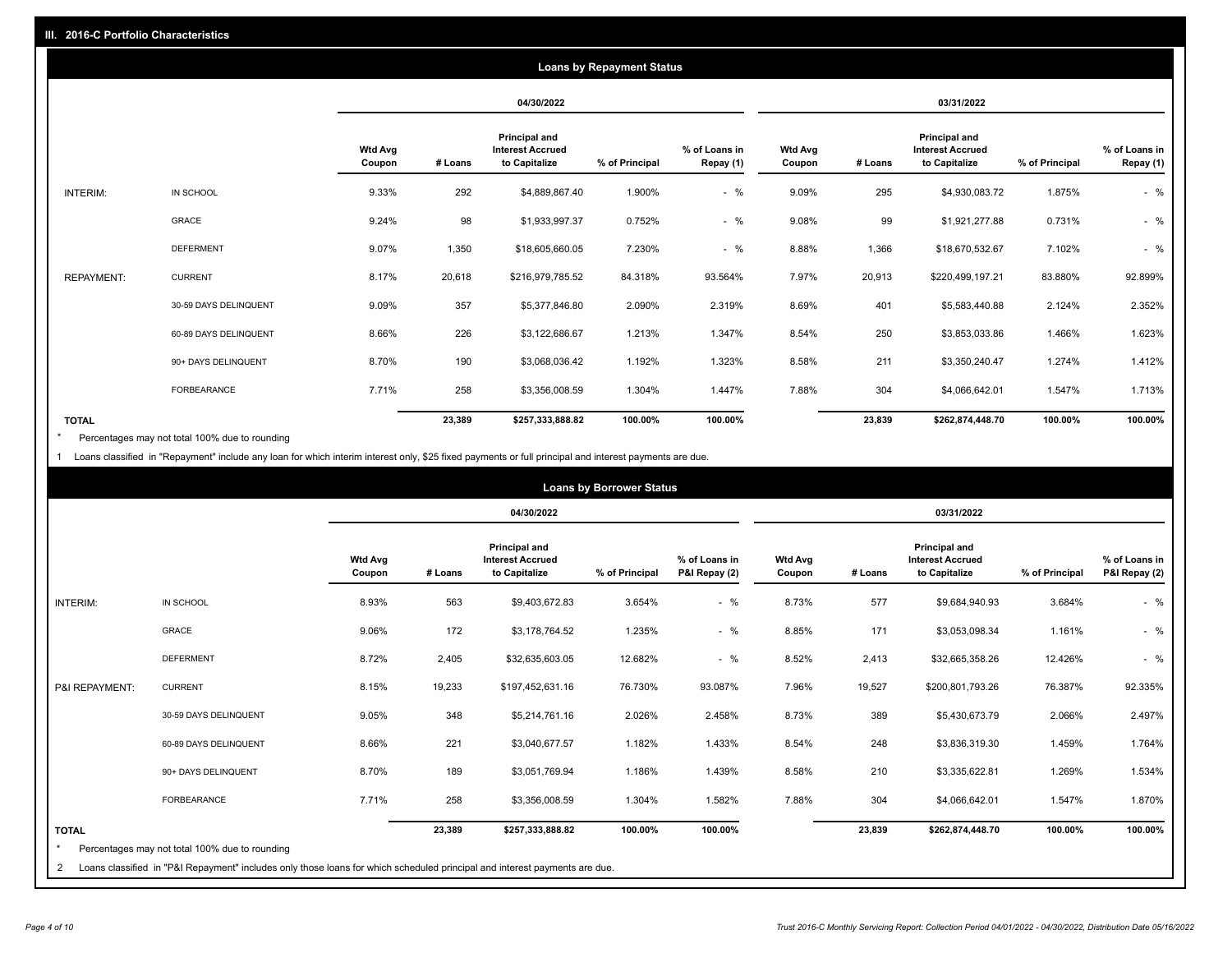|                                                                                                  | 4/30/2022        | 3/31/2022        |
|--------------------------------------------------------------------------------------------------|------------------|------------------|
| Pool Balance                                                                                     | \$257,333,888.82 | \$262,874,448.70 |
| Total # Loans                                                                                    | 23,389           | 23,839           |
| Total # Borrowers                                                                                | 22,379           | 22,808           |
| Weighted Average Coupon                                                                          | 8.29%            | 8.10%            |
| Weighted Average Remaining Term                                                                  | 123.61           | 123.57           |
| Percent of Pool - Cosigned                                                                       | 93.3%            | 93.2%            |
| Percent of Pool - Non Cosigned                                                                   | 6.7%             | 6.8%             |
| Borrower Interest Accrued for Period                                                             | \$1,691,935.10   | \$1,742,500.76   |
| Outstanding Borrower Interest Accrued                                                            | \$9,315,119.37   | \$9,428,492.89   |
| Gross Principal Realized Loss - Periodic *                                                       | \$694,318.85     | \$530,319.00     |
| Gross Principal Realized Loss - Cumulative *                                                     | \$32,963,684.97  | \$32,269,366.12  |
| Recoveries on Realized Losses - Periodic                                                         | \$69,750.69      | \$116,491.63     |
| Recoveries on Realized Losses - Cumulative                                                       | \$5,177,432.22   | \$5,107,681.53   |
| Net Losses - Periodic                                                                            | \$624,568.16     | \$413,827.37     |
| Net Losses - Cumulative                                                                          | \$27,786,252.75  | \$27,161,684.59  |
| Non-Cash Principal Activity - Capitalized Interest                                               | \$268,977.73     | \$1,080,350.75   |
| Since Issued Total Constant Prepayment Rate (CPR) (1)                                            | 10.29%           | 10.31%           |
| <b>Loan Substitutions</b>                                                                        | \$0.00           | \$0.00           |
| <b>Cumulative Loan Substitutions</b>                                                             | \$0.00           | \$0.00           |
| <b>Unpaid Servicing Fees</b>                                                                     | \$0.00           | \$0.00           |
| <b>Unpaid Administration Fees</b>                                                                | \$0.00           | \$0.00           |
| <b>Unpaid Carryover Servicing Fees</b>                                                           | \$0.00           | \$0.00           |
| Note Interest Shortfall                                                                          | \$0.00           | \$0.00           |
| Loans in Modification                                                                            | \$19,596,713.69  | \$20,475,908.02  |
| % of Loans in Modification as a % of Loans in Repayment (P&I)                                    | 9.39%            | 9.60%            |
|                                                                                                  |                  |                  |
| % Annualized Gross Principal Realized Loss - Periodic as a %<br>of Loans in Repayment (P&I) * 12 | 3.99%            | 2.98%            |
| % Gross Principal Realized Loss - Cumulative as a % of                                           |                  |                  |

\* In accordance with the Servicer's current policies and procedures, after September 1, 2017 loans subject to bankruptcy claims generally will not be reported as a charged- off unless and until they are delinquent for 120

4.45% 4.36%

(1) For additional information, see 'Since Issued CPR Methodology' found in section VIII of this report .

Original Pool Balance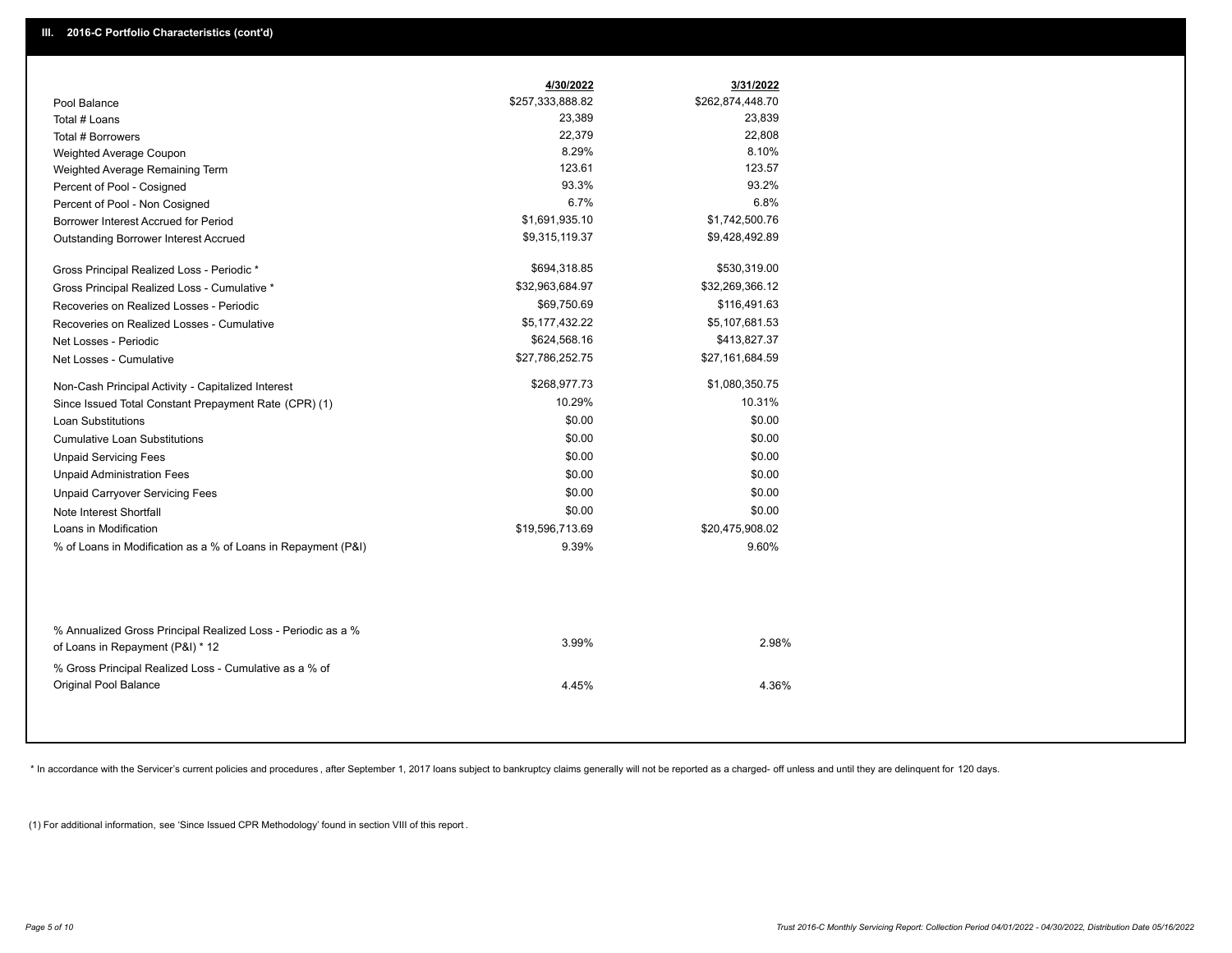## **Loan Program**

A

|                                    | Weighted<br>Average | # LOANS  | <b>\$ AMOUNT</b> | $%$ *    |
|------------------------------------|---------------------|----------|------------------|----------|
| - Smart Option Interest-Only Loans | 7.22%               | 4,338    | \$32,433,472.77  | 12.604%  |
| - Smart Option Fixed Pay Loans     | 8.25%               | 6,313    | \$81,370,704.35  | 31.621%  |
| - Smart Option Deferred Loans      | 8.55%               | 12.738   | \$143,529,711.70 | 55.776%  |
| - Other Loan Programs              | $0.00\%$            | $\Omega$ | \$0.00           | 0.000%   |
| <b>Total</b>                       | 8.29%               | 23,389   | \$257,333,888.82 | 100.000% |

\* Percentages may not total 100% due to rounding

B

C

**Index Type**

|                       | Weighted<br>Average | # LOANS  | <b>\$ AMOUNT</b> | % *       |
|-----------------------|---------------------|----------|------------------|-----------|
| - Fixed Rate Loans    | 8.14%               | 5,055    | \$65,765,488.28  | 25.556%   |
| - LIBOR Indexed Loans | 8.34%               | 18.334   | \$191,568,400.54 | 74.444%   |
| - Other Index Rates   | $0.00\%$            | $\Omega$ | \$0.00           | $0.000\%$ |
| Total                 | 8.29%               | 23,389   | \$257,333,888.82 | 100.000%  |

\* Percentages may not total 100% due to rounding

## **Weighted Average Recent FICO**

| (2)<br>Wtd Avg Recent FICO Band                  | # LOANS  | <b>\$ AMOUNT</b> | %         |
|--------------------------------------------------|----------|------------------|-----------|
| $0 - 639$                                        | 1,547    | \$18,607,282.90  | 7.231%    |
| 640 - 669                                        | 1,516    | \$18,172,945.77  | 7.062%    |
| 670 - 699                                        | 2,511    | \$29,240,607.83  | 11.363%   |
| 700 - 739                                        | 4,620    | \$53,648,632.57  | 20.848%   |
| $740 +$                                          | 13,195   | \$137,664,419.75 | 53.496%   |
| $N/A^{(1)}$                                      | $\Omega$ | \$0.00           | $0.000\%$ |
| <b>Total</b>                                     | 23,389   | \$257,333,888.82 | 100.000%  |
| * Percentages may not total 100% due to rounding |          |                  |           |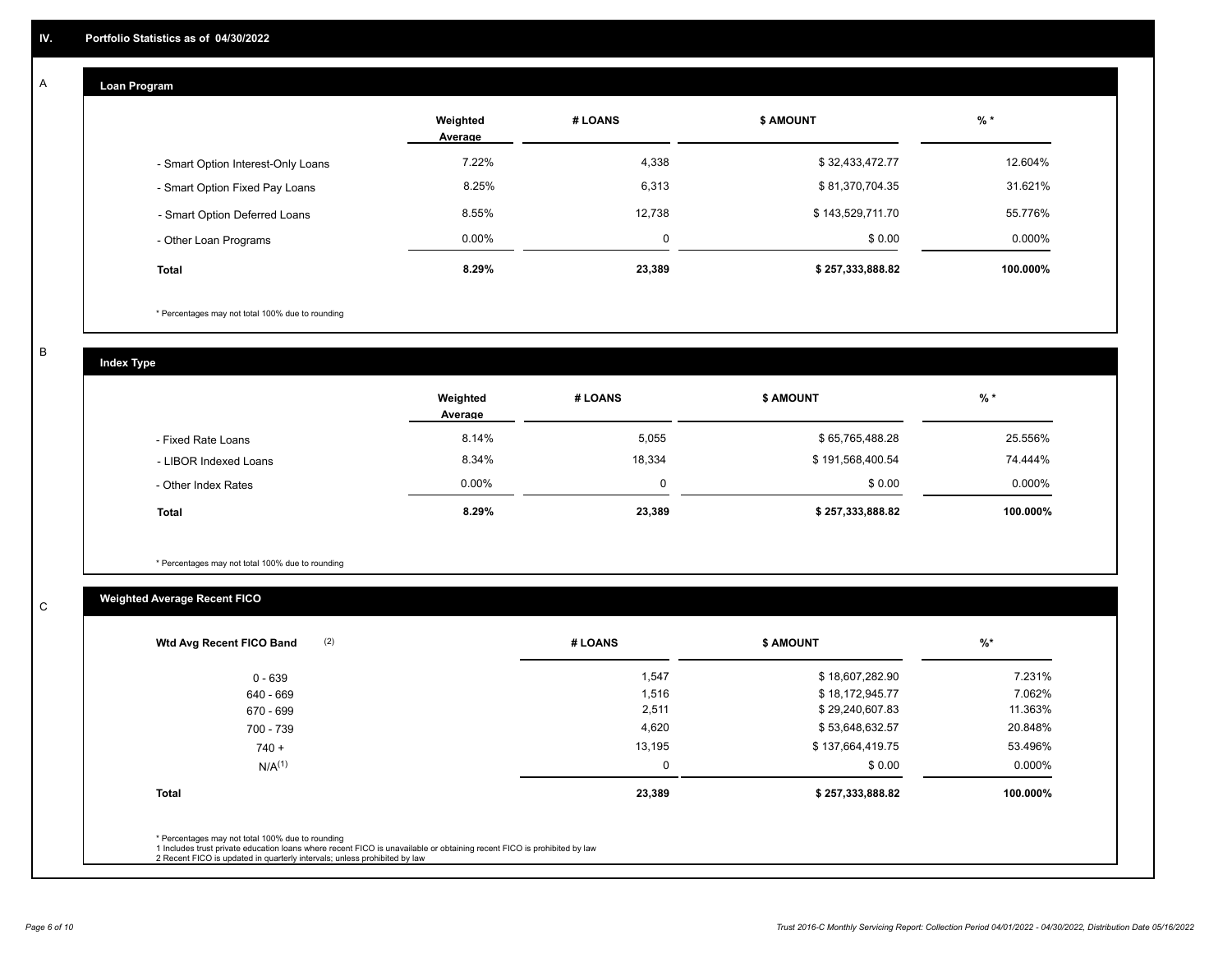| ٧.                           | 2016-C Reserve Account, Principal Distribution, and R-2 Certificate Calculations     |                  |  |  |  |
|------------------------------|--------------------------------------------------------------------------------------|------------------|--|--|--|
| А.                           | <b>Reserve Account</b>                                                               |                  |  |  |  |
|                              | Specified Reserve Account Balance                                                    | \$1,865,473.00   |  |  |  |
|                              | Actual Reserve Account Balance                                                       | \$1,865,473.00   |  |  |  |
| В.                           | <b>Principal Distribution Amount</b>                                                 |                  |  |  |  |
|                              | Class A Notes Outstanding<br>i.                                                      | \$130,793,670.70 |  |  |  |
|                              | Pool Balance<br>ii.                                                                  | \$257,333,888.82 |  |  |  |
|                              | First Priority Principal Distribution Amount (i - ii)<br>iii.                        | \$0.00           |  |  |  |
|                              | Class A and B Notes Outstanding<br>iv.                                               | \$180,793,670.70 |  |  |  |
|                              | <b>First Priority Principal Distribution Amount</b><br>ν.                            | \$0.00           |  |  |  |
|                              | Pool Balance<br>vi.                                                                  | \$257,333,888.82 |  |  |  |
|                              | Specified Overcollateralization Amount<br>vii.                                       | \$82,080,778.00  |  |  |  |
|                              | Regular Principal Distribution Amount (if (iv > 0, (iv - v) - (vi - vii))<br>viii.   | \$5,540,559.88   |  |  |  |
|                              | Pool Balance<br>ix.                                                                  | \$257,333,888.82 |  |  |  |
|                              | 10% of Initial Pool Balance<br>х.                                                    | \$74,034,231.64  |  |  |  |
|                              | xi.<br><b>First Priority Principal Distribution Amount</b>                           | \$0.00           |  |  |  |
|                              | Regular Principal Distribution Amount<br>xii.                                        | \$5,540,559.88   |  |  |  |
|                              | Available Funds (after payment of waterfall items A through I)<br>xiii.              | \$576,153.59     |  |  |  |
|                              | xiv. Additional Principal Distribution Amount (if(vi <= x,min(xiii, vi - xi - xii))) | \$0.00           |  |  |  |
|                              |                                                                                      |                  |  |  |  |
| <b>R-2 Certificate</b><br>C. |                                                                                      |                  |  |  |  |
|                              | Previous Notional Balance                                                            | \$44,905,600.00  |  |  |  |
|                              | Shortfall of Principal                                                               | \$0.00           |  |  |  |
|                              | Shortfall of Interest                                                                | \$0.00           |  |  |  |
|                              | <b>Current Notional Balance</b>                                                      | \$44,905,600.00  |  |  |  |
|                              | Excess Distribution Allocated (1)                                                    | \$176,442.04     |  |  |  |
|                              |                                                                                      |                  |  |  |  |

1. Until the notional amount of the R-2 Certificate is reduced to zero and if there is excess cash through the distribution available it will be distributed to the R-2 Certificate, otherwise the amount will be zero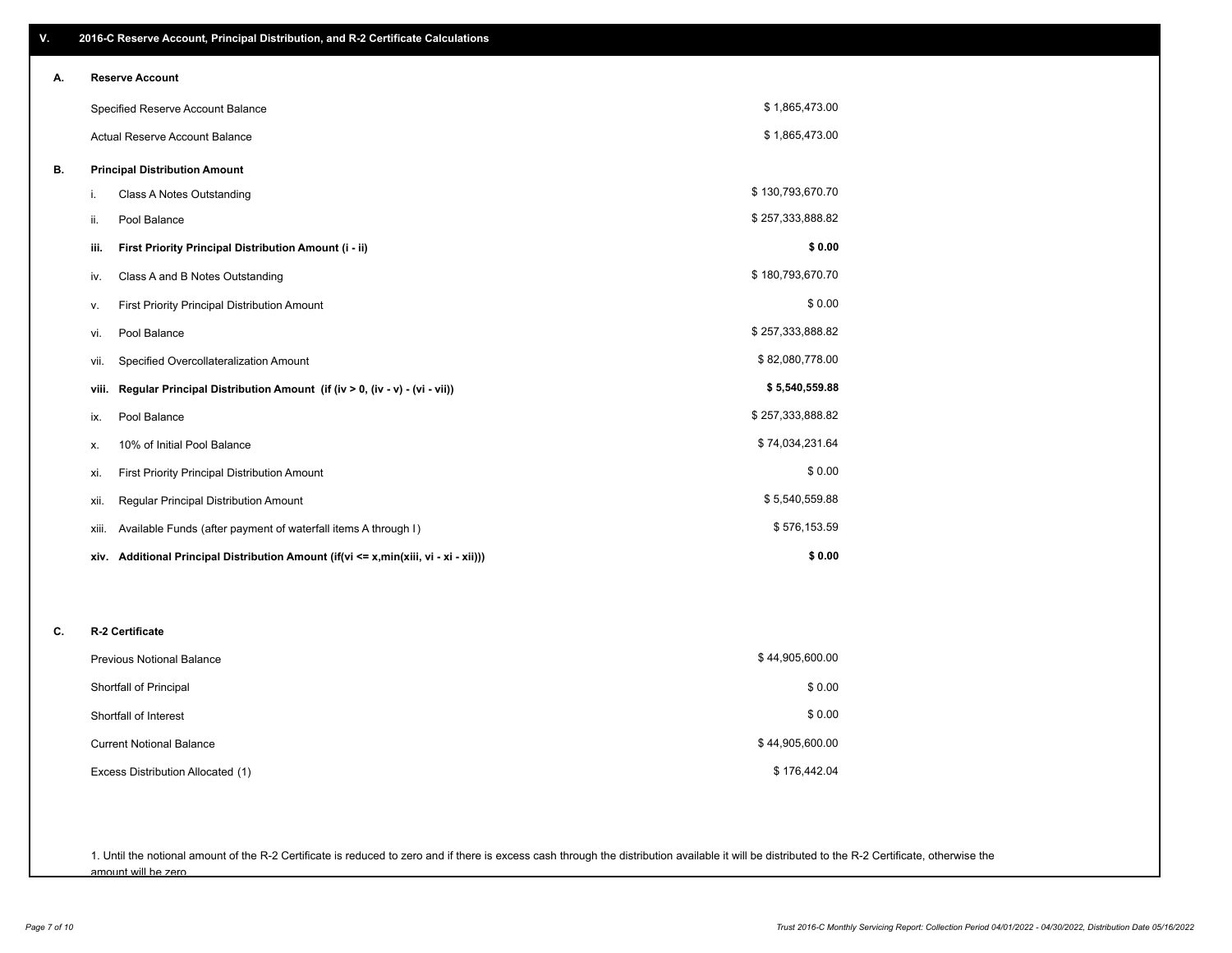|    |                                                         | Paid           | <b>Funds Balance</b> |
|----|---------------------------------------------------------|----------------|----------------------|
|    | <b>Total Available Funds</b>                            |                | \$6,659,303.02       |
| A  | <b>Trustee Fees</b>                                     | \$0.00         | \$6,659,303.02       |
| В  | <b>Servicing Fees</b>                                   | \$171,144.49   | \$6,488,158.53       |
| C  | i. Administration Fees                                  | \$8,333.00     | \$6,479,825.53       |
|    | ii. Unreimbursed Administrator Advances plus any Unpaid | \$0.00         | \$6,479,825.53       |
| D  | Class A Noteholders Interest Distribution Amount        | \$227,695.39   | \$6,252,130.14       |
| Е  | <b>First Priority Principal Payment</b>                 | \$0.00         | \$6,252,130.14       |
| F. | Class B Noteholders Interest Distribution Amount        | \$135,416.67   | \$6,116,713.47       |
| G  | <b>Reinstatement Reserve Account</b>                    | \$0.00         | \$6,116,713.47       |
| H  | Regular Principal Distribution                          | \$5,540,559.88 | \$576,153.59         |
|    | <b>Carryover Servicing Fees</b>                         | \$0.00         | \$576,153.59         |
| J  | Additional Principal Distribution Amount                | \$0.00         | \$576,153.59         |
| Κ  | Unpaid Expenses of Trustee                              | \$0.00         | \$576,153.59         |
| L  | Unpaid Expenses of Administrator                        | \$0.00         | \$576,153.59         |
| м  | i. Remaining Funds to the R-1 Certificateholder(s)      | \$399,711.55   | \$176,442.04         |
|    | ii. Remaining Funds to the R-2 Certificateholder(s)     | \$176,442.04   | \$0.00               |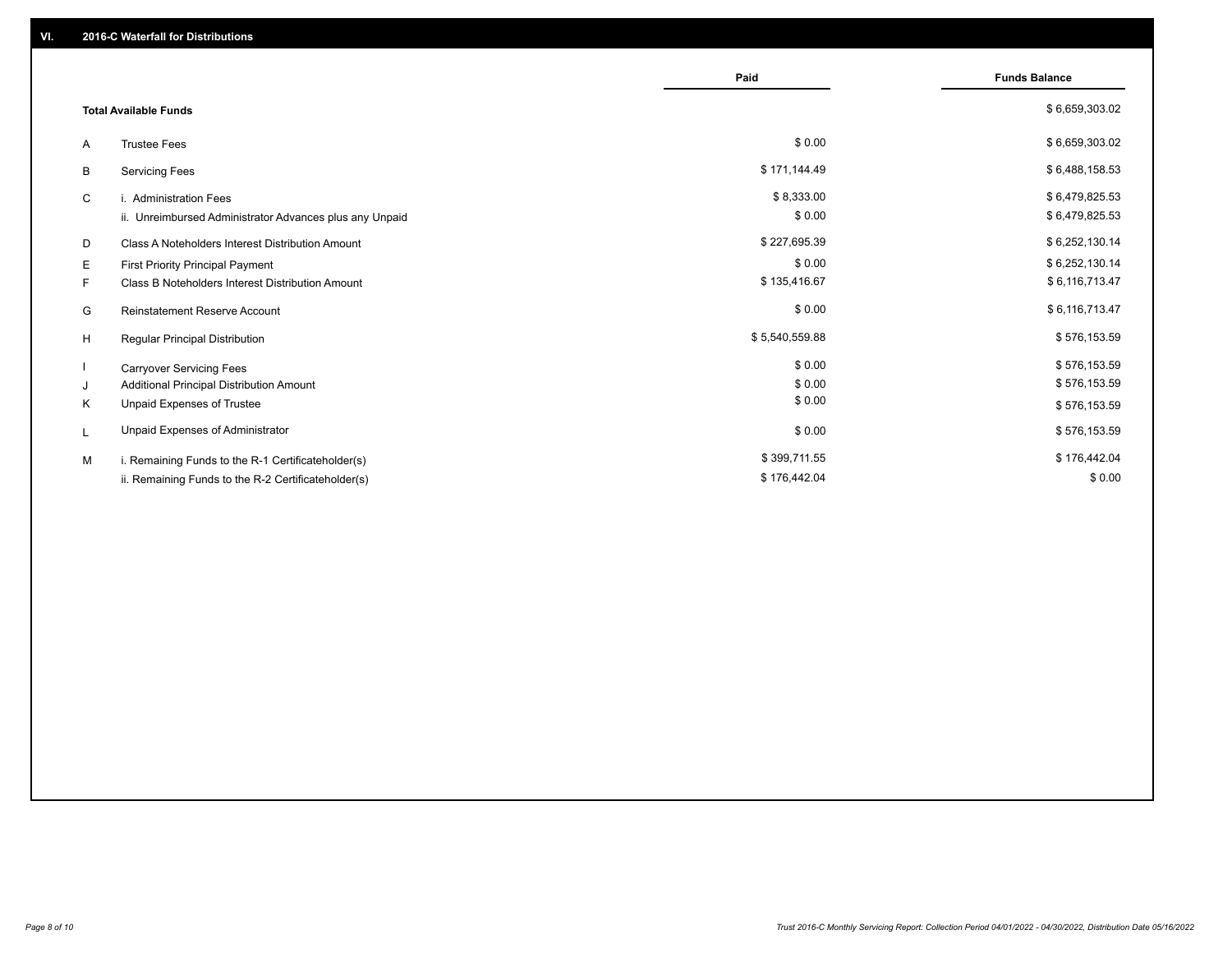## Ending Balance Factor Paydown Factor 0.014696445 0.014696445 0.000000000 Ending Principal Balance \$ 75,417,655.59 \$ \$ 49,835,455.23 \$ \$ 49,836,900,000.00 \$ \$ 50,000,000.00 Principal Paid \$3,336,093.08 \$ 2,204,466.80 \$ - \$ - \$ - \$ - Interest Shortfall \$ 153,569.81 \$ 74,125.58 \$ 135,416.67 Interest Paid Total Interest Due \$ 153,569.81 \$ 74,125.58 \$ 753,569.81 \$ 74,125.58 \$ 753,569.81 \$ 74,125.58 \$ - \$ - \$ - Interest Shortfall from Prior Period Plus Accrued Interest Current Interest Due \$ 153,569.81 \$ 74,125.58 \$ 135,416.67 Accrued Interest Factor **2.0002708333** 0.001950000 0.001950000 0.001424398 0.001424398 0.002708333 Interest Rate\* 2.34000% 1.65414% 3.25000% Daycount Fraction 0.08333333 0.08611111 0.08333333 Accrual Period End 5/15/2022 5/16/2022 5/15/2022 Accrual Period Begin 4/15/2022 4/15/2022 4/15/2022 Record Date (Days Prior to Distribution) **1 NEW YORK BUSINESS DAY** 1 NEW YORK BUSINESS DAY 1 NEW YORK BUSINESS DAY Spread/Fixed Rate 2.34% 1.10% 3.25% Index FIXED LIBOR FIXED Beginning Balance \$ 78,753,748.67 \$ \$ 52,039,922.03 \$ 52,039,922.03 \$ \$ 50,000,000.00 \$ \$ 50,000,000.00 \$ \$ 50,000,000 Cusip/Isin 78449KAB6 78449KAC4 78449KAD2 **A2A A2B B** 0.332236368 0.332236368 1.000000000 **Distribution Amounts**

\* Pay rates for Current Distribution. For the interest rates applicable to the next distribution date, please see https://www.salliemae.com/about/investors/data/SMBabrate.txt.

**VII. 2016-C Distributions**